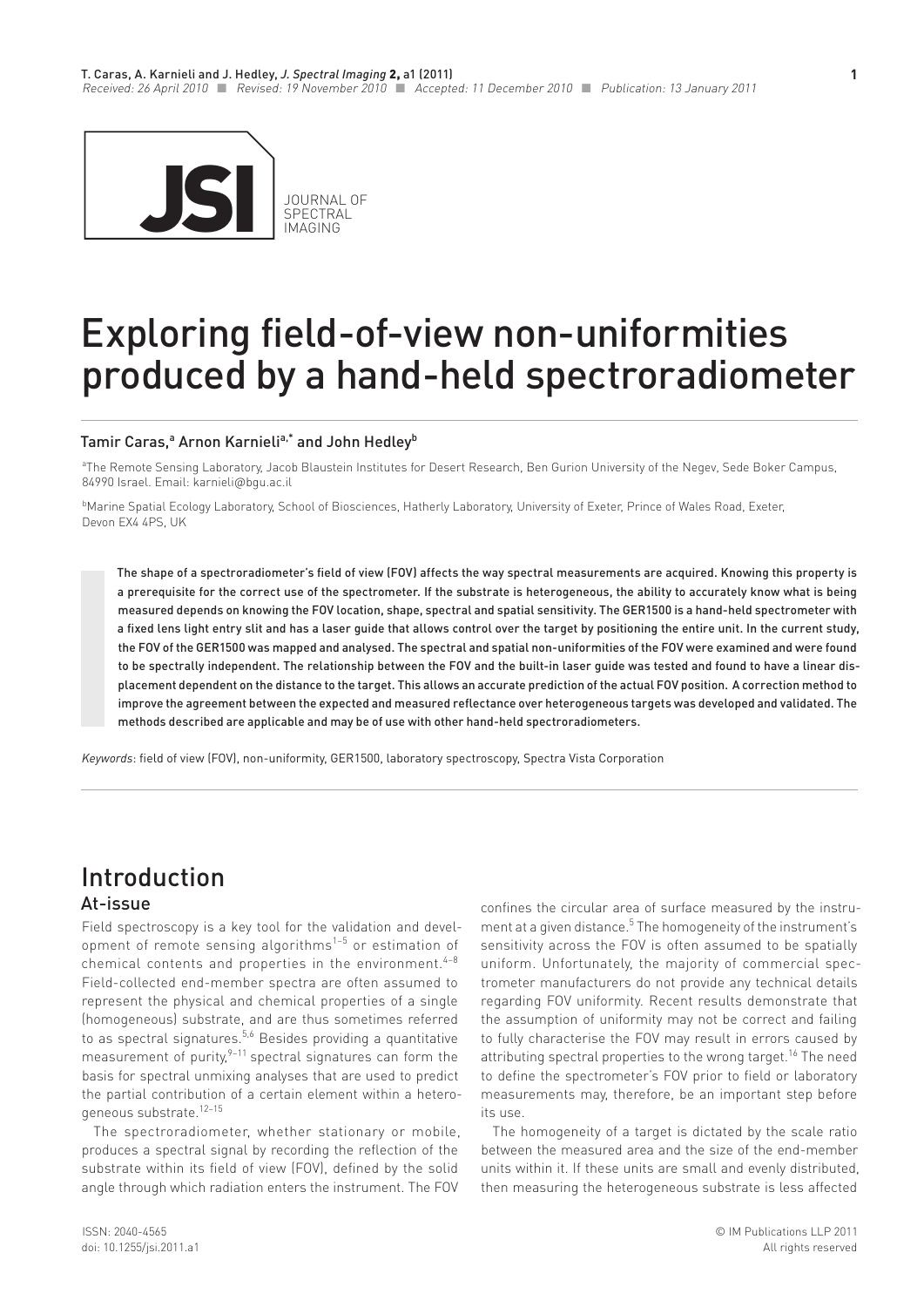by FOV sensitivity. Conversely, as the scale ratio approaches the extent of the FOV. Deviations in FOV uniformity become significant sources of variation when, for example, attempting to estimate the combination of end-members or trying to detect a specific contributor within the substrate reflectance. While multiple random sampling provides unbiased mean estimations of reflectance of heterogeneous targets, knowledge of the FOV size is required to devise an adequate sampling strategy and to interpret the magnitude of variation around the mean.<sup>5-7</sup>

Another application in which assumed FOV uniformity is important is in the development and assessment of spectral unmixing methods. Sub-FOV quantification techniques, for example linear spectral unmixing or continuum removal, allow the investigator to estimate the end-member partial contribution within the mixed sample.12,17,18 However, predicting the linear contribution of end-members, for example, from spatially registered digital photography,<sup>19,20</sup> is reliant on knowing the FOV's spatial and spectral sensitivity. Otherwise, non-uniformity will lead to inconsistency between the spectrally derived estimates and those based on the known proportions of the end-members in FOV. This would compromise the accuracy of assessment of the unmixing approach. For example, if an area of the FOV is under represented and the substrate is homogenous, then the error may be unnoticeable. If, however, in that area of the FOV the key end-member present in the sample is located, it will go unregistered. In another example, if the effective FOV is smaller than the expected FOV, one may miss out entire components of the sample. In any case, the level of heterogeneity and the size of components in comparison to the expected FOV make an important difference to the magnitude of the error.

FOV inaccuracies can be expressed as spatial non-uniformities in radiance detection obtained by the sensor and can be divided into three types:

- Type A: the size and shape of the FOV—i.e. the shape of the area in which the sensor actually measures, compared to the shape or size of the area expected from the assumption of simple angular FOV specifications;
- Type B: measurement uniformity-i.e. how uniform is the intensity of light recorded from different positions within the FOV;
- Type C: spectral uniformity—i.e. how uniform is the sensor response throughout its spectral range.

MacArthur et al.<sup>16</sup> studied two widely-used spectrometers that showed FOV distortions, mostly attributed to the spectrometer's light entry mechanism. Both of the tested spectrometers exhibited FOV deviations of all types listed above. In the tested Analytical Spectral Devices (ASD) FieldSpec Pro FR spectrometer, the fibre-optic bundle arrangement should have produced a more randomly scattered response function. However, the additional 10° lens produced a rather patchy FOV with a few "blind" spots where no light sensitivity is recorded.<sup>16</sup> In the fixed focus lens GER3700, manufactured by Spectra Vista Corporation (a wider wavelength range version of the GER1500), the response function testing showed a strong

shape effect due to the entry slit aperture and lens that implies that these distortions may be unit specific. While the results described by MacArthur *et al*. 16,21 are detailed, their methodology requires precise light source positioning equipment and a substantial investment of investigator time. The present study was conceived out of the need for a more rapidly implemented FOV assessment scheme that could be applied prior to laboratory studies and field work.

The current study generally aims to describe the performance of the GER1500 spectroradiometer with regards to its FOV properties. The specific objectives were to: (1) quantify the non-uniformity of the sensor in terms of the difference between the expected and the actual measured areas (addressing Type A, B and C distortions); (2) develop a method for correcting the non-uniformity; and (3) establish the relationship between the fitted laser guide position and the effective FOV. Besides being simple to undertake, the method developed here offers the users an opportunity to be familiarised with their unit's FOV before undertaking fieldwork. It should be noted that the proposed method is applicable for any field or laboratory spectroradiometer and not exclusive to the GER1500.

#### Basic assumptions

Before attempting to describe the FOV of the GER1500, the following assumptions, common to all spectrometers and for which all further spectral measurements were relied upon, were made:

- the viewed surface is flat (i.e. would produce a lambertian reflection);
- every point within the FOV has the same reflectance intensity as any other point (i.e. FOV is even and there is no patchiness in reflection intensity);
- the amount of reflected radiation from a sub-area within the FOV is proportional to the reflected radiation from the entire FOV (i.e. a sample of 1% of the FOV area should reflect 1% of the radiation reflected by the entire FOV);
- the reflectivity of the "black background" (equivalent to dark current) is extremely low and negligible;
- the "white reference" panel is perfect (i.e. reflects all light arriving at it).

# Methodology

The current study was carried out in three steps: (1) mapping the FOV and developing a non-uniformity correction technique; (2) validation of the correction method; and (3) describing the relationship between the FOV and the laser guide.

#### Experimental design

For the current research, the GER1500 spectrometer manufactured by Spectra Vista Corporation was used. It is an allin-one unit with internal memory that supports independent operation. It offers a spectral range between 300 nm and 1100nm with a spectral resolution of 3nm. For the purpose of the current experiment, only the spectral range of between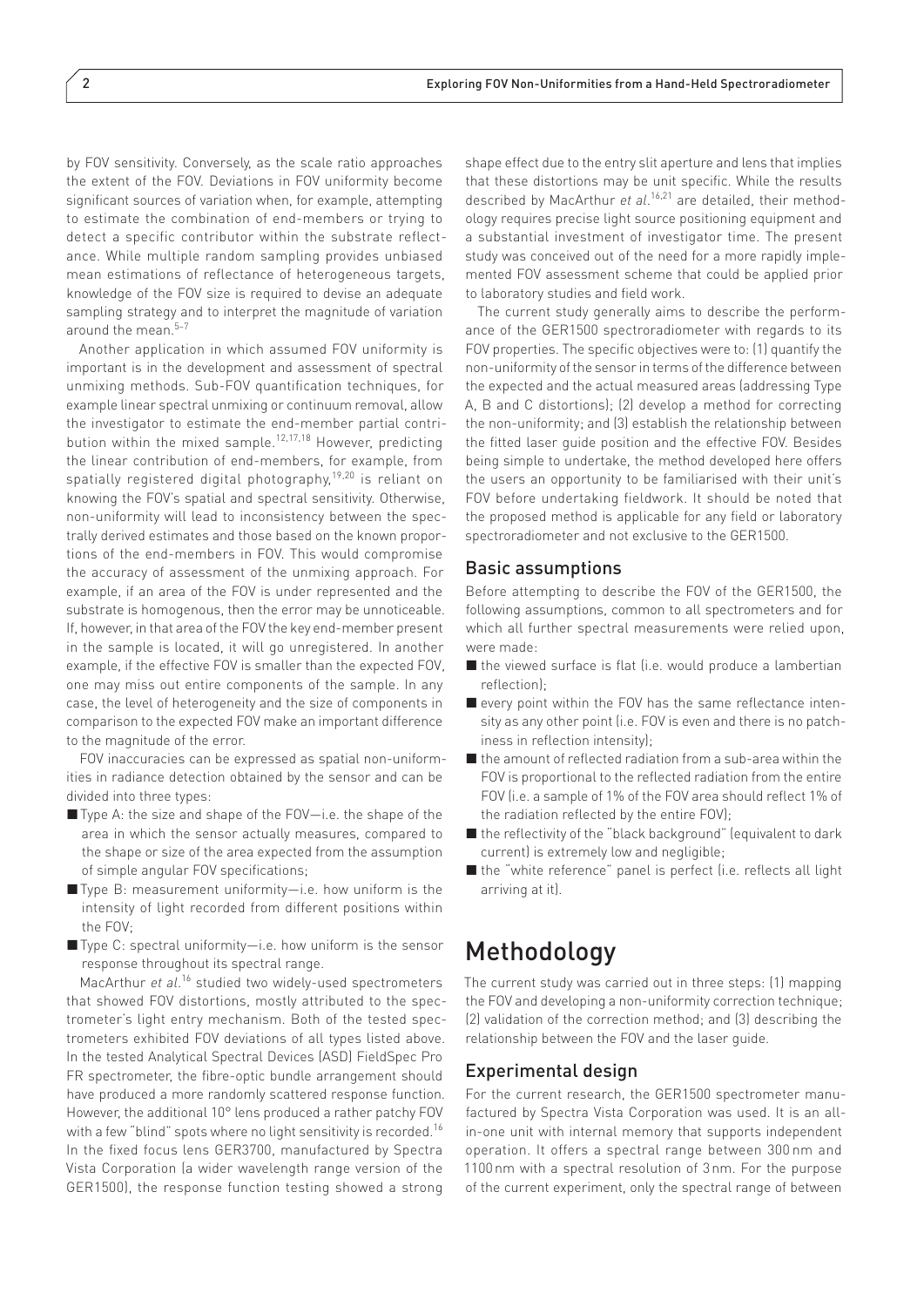

400nm and 700nm was used. Its fixed lenses and laser guide allow highly accurate pointing, albeit offset from each other. The spectrometer was fitted with a standard 15° lens and mounted on a construction giving a constant distance of 1 m from the target (Figure 1). These dimensions correspond to a 26.3cm target diameter. The experimental light source was a standard outdoor halogen lamp (250W pro-light, P2-10CE manufactured by Lowel) mounted at 72° to the experimental plane (18° zenith angle). The light provided a 1m wide beam on the experimental plain and was assumed to be uniform across the strip plain. A digital camera was mounted in parallel to the spectrometer to provide a photographic record for each measurement. The spectrometer unit, digital camera and the illumination remained fixed in their position for the entire duration of the study.

The target background on which all experiments have taken place was a 30 cm× 30 cm wooden surface covered by black velvet-like material. It reflected less than 2% of the Halon plate used as white reference. The grids mentioned from here on were marked by pressure marks on the edges of this surface and provided virtual lines for guidance. The measured target was a 2 cm × 2 cm white Halon plate that was placed on the background. The plate was 1.2mm thick and the edge shadowing was assumed negligible. The FOV mapping was performed in two stages. In the first stage of the experiment, the Halon plate was moved along from the upper-right corner to the lower-left corner on a pre-determined 28 cm × 28 cm grid [Figure 2(a)]. This process provides a rough definition of

the entire FOV as expected from the sensor with a 15° angle lens at 1m distance. The grid map was used to identify regions of high or low sensitivity within the FOV. The second stage focused on a strip of 3 cm × 23 cm within the expected FOV [Figure 2(b)]. This time, the procedure was repeated with a smaller (1cm×1cm) white Halon plate. Subtracting the black reference from each reading gave the final "per pixel" contribution in percentage (linearity was assumed). Dividing each individual reflectance reading by the total reflection (i.e. the summation of the reflection of the 69 sequential positions of the Halon plate on the grid) provides its actual, spatial specific, partial contribution.

The final product of the mapping stages is a raster image consisting of the reflectance values of all the grid points within the strip. The resulted image was exported into ENVI software [\(http://www.ittvis.com/](http://www.ittvis.com/)) ready to act as a wavelength specific mask [Figure 3(a)]. In this mask, each pixel, at each wavelength, had a designated sensitivity weight. In contrast to the first and second assumptions, these pixels were not equal in value but cumulatively they produced ~100% of the FOV reflection. Moreover, from here on, the effective FOV area is often referred to as the strip.

White reference measurements were obtained before each reading while black reference measurements were repeated periodically. It is important to note that all raw spectral readings were subjected to calibration supplied with the unit. Both showed insignificant variance throughout the experiments. The black background was used as "zero" reflectance marker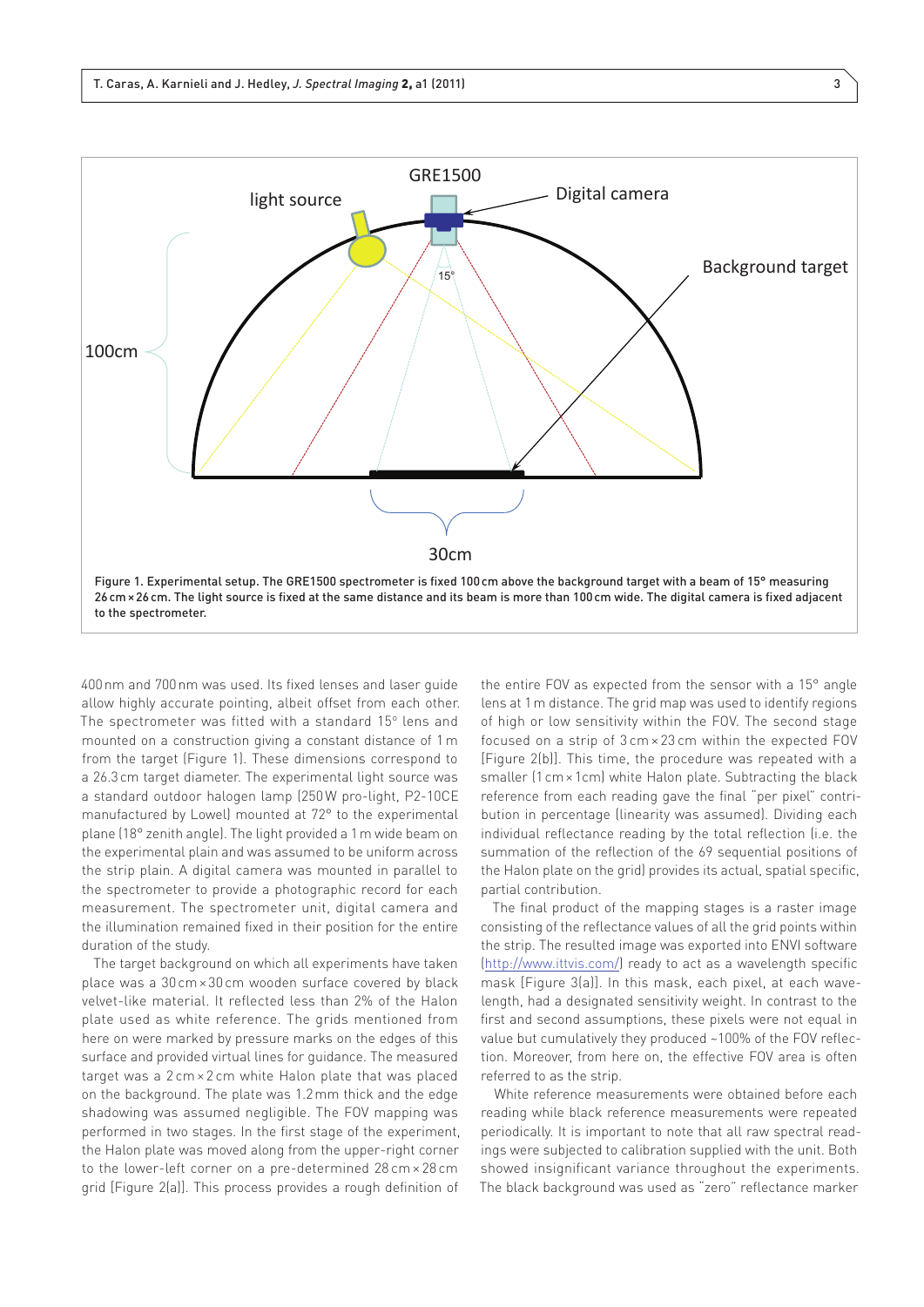

2cm×2cm and then 1cm×1cm using a cut-out piece of white plate. (a) A 2cm plate was moved around the black reference, eventually covering the entire area, creating a complete grid of 26cm×26cm; (b) the actual sensitivity per "pixel" of the field of view after the first mapping stage using the 2cm×2cm plate. Darker shades represents high sensitivity while the generally light grey represents <1% sensitivity; (c) the apparent FOV strip (green rectangle) within the expected FOV (red circle), was mapped using the same technique; (d) the interpolated sensitivity of the field of view after the second mapping stage using the 1cm×1cm plate. Notice the "blind spot" artifact at the centre of the strip which is probably attributed to a physical malfunction of the sensor array.

and was deducted from each reading (accepting assumption 3). The "white reference" and plates were made from the same material and were spectrally identical to an industrial standard (a Spectralon panel by Labsphere) within the relevant spectral range.

#### Mixing correction and validation

To determine how well the correction mask works, an experiment using mixed coloured targets was designed. Reference samples made of four coloured foams (i.e. red, green, blue and yellow) were arranged in the target measuring area, covering the FOV strip area. Because the FOV strip is not uniform in its light sensitivity, the spectroradiometer is likely to record somewhat different combination of colours than

their real colour in reality. The correction mask is expected to rectify this error and the difference between the "actual" and "corrected" image results is used to quantify the correction success.

The foams were placed at three different orientations [Figure] 4): (1) two foams arranged vertically (lengthways) in 3cm wide bands [Figure 4(a)] in different colour combinations (red–green, red–blue, blue–green); (2) three large foams arranged horizontally in six different colour combinations [Figure 4(b)]; and (3) four small foams arranged horizontally in eight different colour combinations [Figure 4(c)]. Note that the foam sizes were not equal and, therefore, the digital camera operating simultaneously was used to determine the partial contribution of each colour in each set (percentage cover of the strip). Additionally,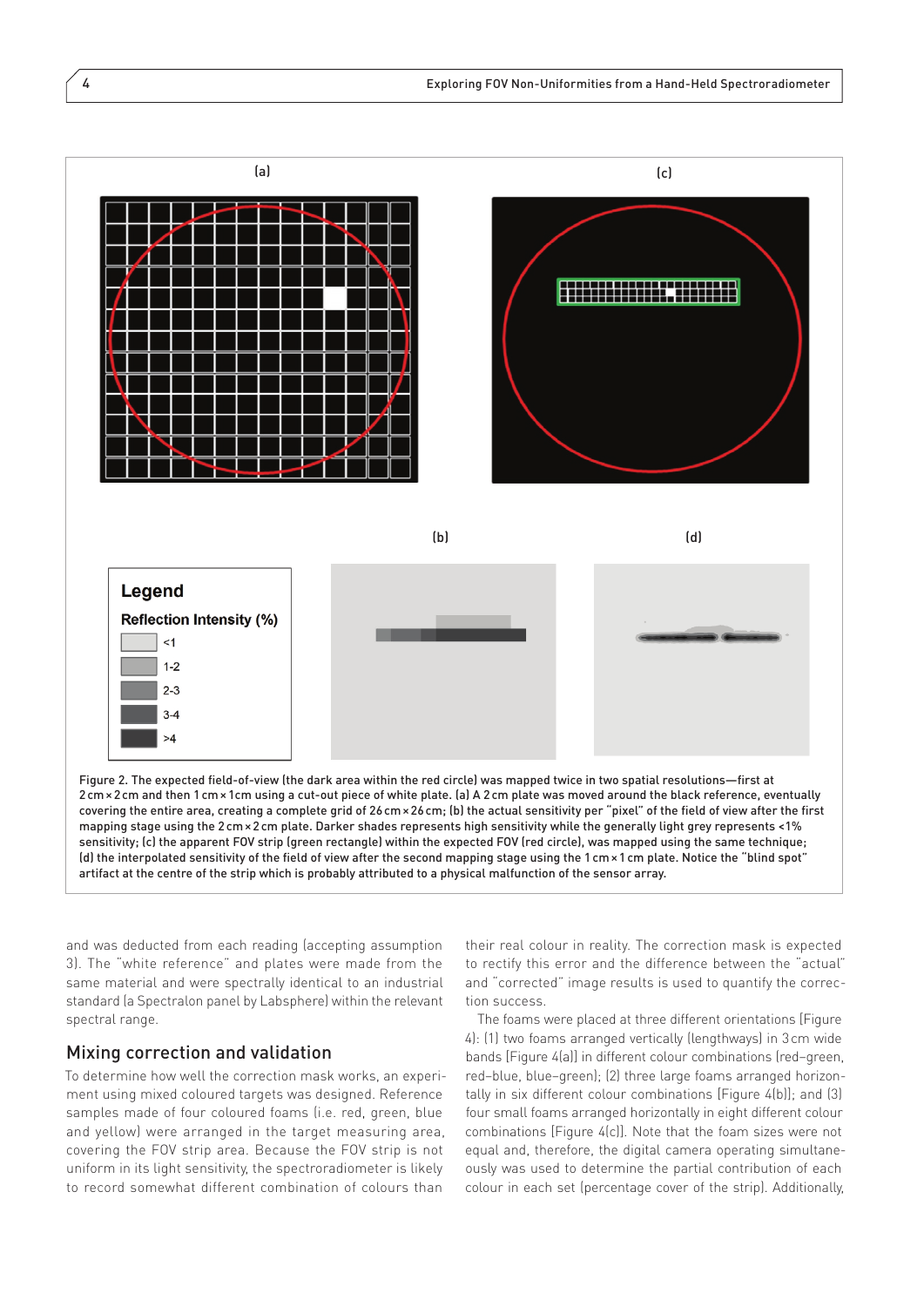

since the foam pieces were arranged one next to the other they formed a continuous surface and no shadowing occurred.

Readings of each arrangement with the GER1500 provided the sensor's "actual" spectra. As the spectrometer records only the total reflection from the entire strip it cannot be corrected, so a synthetic image identical in size to the strip was created by ENVI software. Unlike the spectrometer reading, the synthetic

image contains 69 (23  $\times$  3) pixels of 1 cm<sup>2</sup> each and is therefore of identical dimensions as the mask. Pure hyperspectral spectra of each colour substrate provided the necessary endmembers for the synthetic image production. The resulting synthetic image was a hyperspectral version of the image taken by the digital camera [Figure 3(b)], spectrally compatible with the spectrometer's spectral resolution. Averaging all

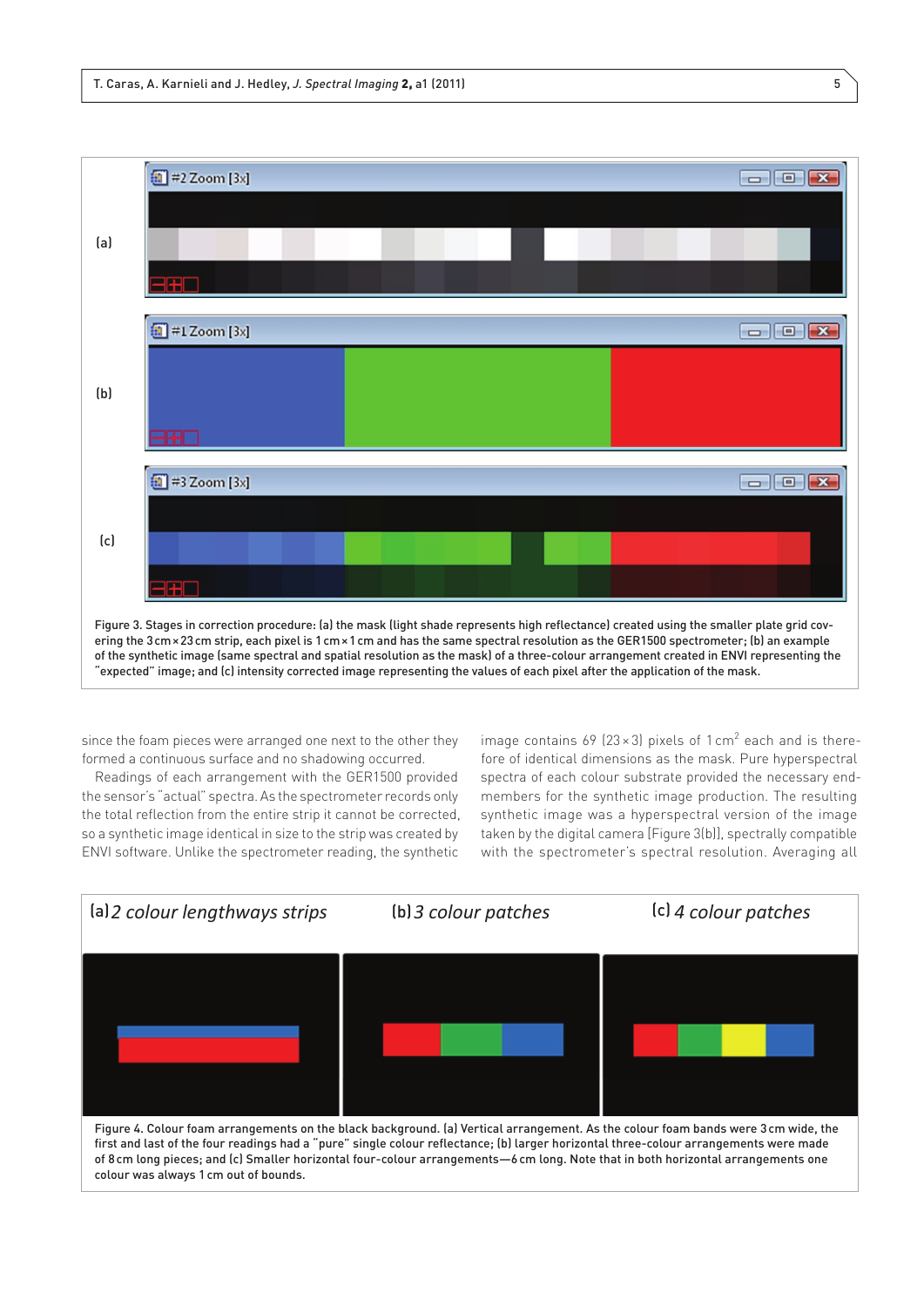the pixels in the synthetic hyperspectral image produced the mixed spectrum that is analogous to the one recorded by the spectroradiometer. It assumes uniform FOV sensitivity, giving each coloured pixel an equal intensity weight. This spectrum was termed "expected" as it is expected to produce—assuming linear mixing—a spectrum identical to that of the GER1500. At the correction stage, the synthetic image was multiplied by the mask—pixel-by-pixel and wavelength-by-wavelength [Figure 3(c)]. The averaging of the resulting image, where each pixel is weighted differently, gave the final product, i.e. the "corrected" spectrum. The above procedure was repeated for every colour substrate combination (17 in total) that allowed a comparison between the "expected" spectra, the "corrected" spectra and the "actual" spectra.

#### Accuracy estimation

In this final step, spectra for each colour arrangement were compared and the similarity indicated how well the correction procedure performed. The two produced spectra ("expected" and "corrected") were compared to the "actual" spectrum using two complementary methods: a linear regression model (*r* 2 ) and the root mean squared error (*RMSE*).

#### Laser guide position

Ideally, a field operator knows where the approximate location of the actual FOV area is in space. The GER1500 is an independent hand-held spectrometer with a set opening slit and a fixed laser guide. The position of the FOV strip is expected to be linearly correlated to the laser guide position because the angle between the slit and the laser guide is fixed in the unit. If this relationship is known in advance, the operator can achieve high pointing accuracy. To confirm this relationship, the size and location of the strip was measured at four distances from a target (17 cm, 57 cm, 150 cm and 210 cm) and plotted in a regression function against the laser guide position.

For this purpose, a large (A3 size, 420mm× 297mm) matt black card was hung on a wall. The spectroradiometer was fixed and carefully levelled on a table so it was directed at the centre of the card at the zenith angle. Knowing the approximate dimensions and shape of the FOV strip from previous steps described above, a white reference card was moved in four vertical and horizontal directions in 1cm increments, starting at the laser guide point. Any spot where the white reference registered a change from the expected "black reference" (close to zero reflectance) was marked as "within the strip". The outer borders of the strip were defined as the point from which the white reference placement did not register in the instrument reading (thus outside the strip). Finally, a linear relationship between the approximated strip and the laser guide was calculated and its accuracy  $(R^2)$  evaluated (Figure 5).

## Results

As a result of moving the  $2 \text{ cm} \times 2 \text{ cm}$  plate over the entire expected FOV (26 cm × 26 cm), it was found that the actual reflection area is much smaller than the expected FOV demonstrated in Figure 2(b). Almost all the reflected radiation was concentrated in a strip of 3 cm× 23 cm [Figure 2(c)] that was located vertically and to the right of the spectrometer expected plane. The matrix of plate reflection was plotted for normal distribution and randomness. Distribution results (not presented here) showed a strong bi-model shape where all the area around the strip was normally distributed and random across the experimental plane. The area around the strip was also normally distributed.

The peripheral plates (those outside the strip) contributed between 0% and 0.1% of the total reflectance for the entire area while within the strip, plates ranged between 1% and 9% of the total. This difference in a magnitude of ten makes a clear strip shape within the expected FOV. The strip described is only 12% of the area the instrument is expected to read. Next, in order to describe the reflected area more precisely, the 1cm×1cm was moved within the strip [Figure 2(c)]. This refinement confirmed the very strong concentration of reflectance that is responsible for 97% of the entire radiance arriving at the sensor [Figure 2(d)]. In actuality, the area responsible for 97% of measured radiance is only about 5% of the expected FOV area. Except for differences in very low magnitude, it seems that this non-uniformity does not change throughout the spectral range (Figure 6).

As shown in Table 1, comparing the "corrected" spectra with the "actual" spectra produced much better matches than the comparison between the "expected" spectra and the "actual" spectra (please note that each spectrum represents an averaged synthetic image). This result is demonstrated as  $r^2$  is higher in 18 out of 20 cases and *RMSE* scores are higher in 19 out of the same 20 cases. The comparisons highlighted a clear error in vertical colour bands [Figure 4(a)]. In comparison to vertical colour bands, horizontally distributed colour mixtures of three or four colours [Figures 4(b) and 4(c)] were generally less different than the "actual" spectra. In the three-colour arrangements, the difference between the "expected" and "actual" were intermediate (average *r*<sup>2</sup> is 0.87 and *RMSE* 0.96). The similarity between "actual" and "corrected" output was slightly higher (average *r*<sup>2</sup> is 0.97 and *RMSE* 0.98) than that of "actual" and "expected". The "expected" and "corrected" comparison scores for the four-colour arrangements were generally higher than those of the three-colour arrangements, indicating negative correlation to number of endmembers in the mix. Note that all r<sup>2</sup> correlation results are statistically significant (i.e. *p* < 0.05). In addition, the results for  $r^2$  are spread across a wider range (i.e. 0.06 to 0.99), while the *RMSE* values range from 0.83 to 0.99. The relationship between the two different score systems is not strong (linear regression  $r^2 = 0.65$ ).

Limiting the spectral range for the used spectra highlights the difference between using the  $r^2$  and the RMSE as a measure of difference. The degree of similarity between "actual" and "expected" spectra was heavily impacted by the spectral restriction when using the  $r^2$  method [Figure 7(a)].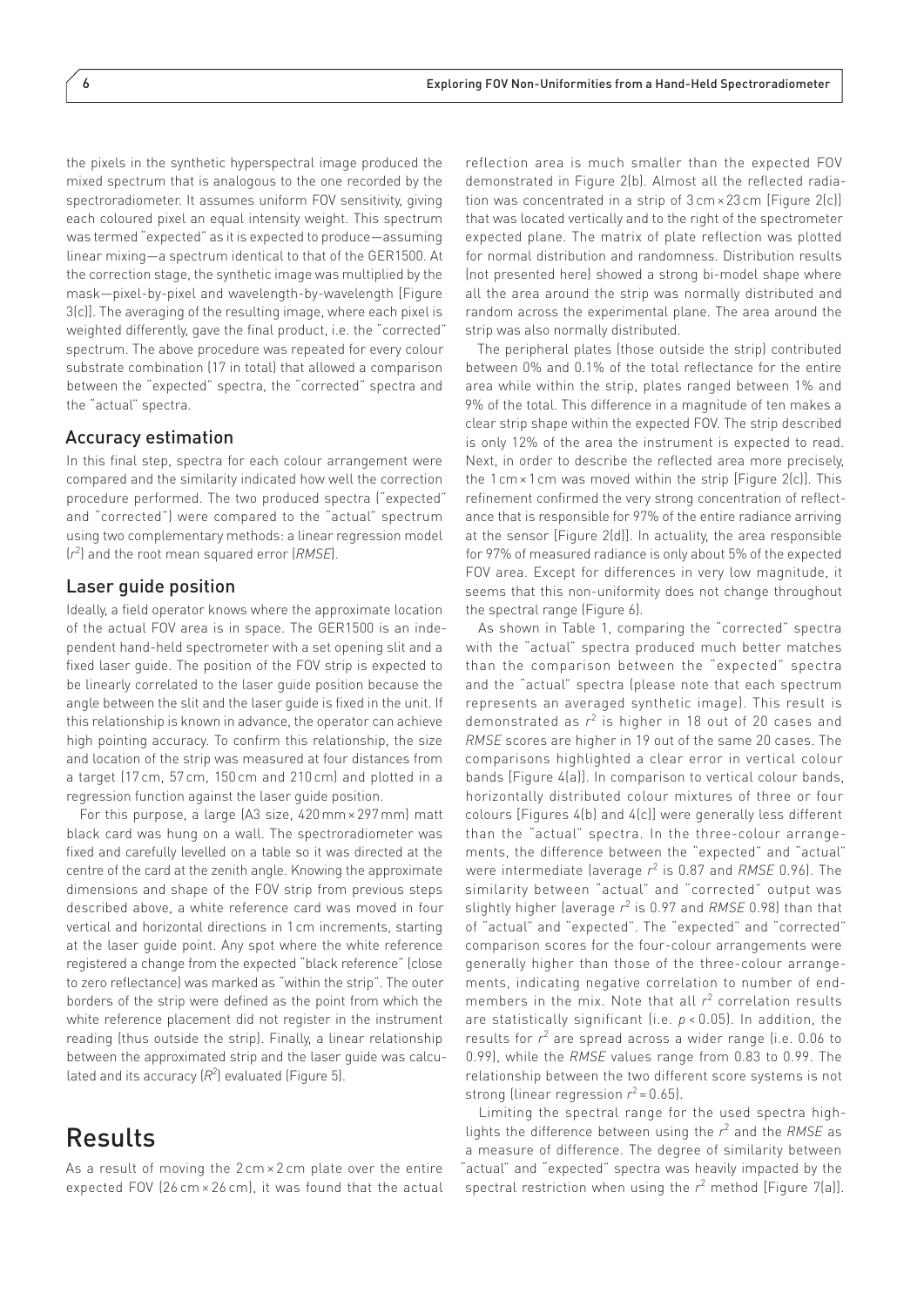

Figure 5. Strips and laser guide position. The position of the laser guide in relationship to the real FOV is a function of distance from the sensor. Here are four different distances [50cm, 100cm, 150cm and 200cm—(a), (b), (c) and (d), respectively) and their relative position to the laser guide. Laser guide position is the red dot and corresponding to the strip position (black rectangle). Up to a meter distance—the laser guide is within the FOV strip. At distances longer than 1m the actual FOV strip drifts right of the laser guide.

Conversely, when using the *RMSE* comparison, the results remain relatively constant as the range decreases [Figure 7(b)].

As shown in Table 2, strip sizes increase linearly with distance. The FOV strip position shows a linear relationship with the position of the laser guide (Figure 5).

# **Discussion**

The mapping of the FOV was consistent at both resolution levels used (2cm and 1 cm pixel size). The higher resolution mapping (1cm×1cm) provided a good, wavelength dependent correction mask that was used successfully for all three colour arrangements. The higher similarity between the corrected

Table 1. Grouped and averaged results for linear regression (*r*<sup>2</sup> ) and *RMSE* at three-colour set-ups (Figure 3). Because the *RMSE* system of scoring is affected by light intensity, a normalised *RMSE* version was tried and its scores can be compared with both the regular *RMSE* and the  $r^2$  scoring systems. Normalised RMSE scoring is noticeably similar in values to  $r^2$  as well as the average difference between the expected and corrected results.

|                                        | <b>RMSE</b> |           | <b>RMSE</b> normalised |           |          |           |
|----------------------------------------|-------------|-----------|------------------------|-----------|----------|-----------|
|                                        | Expected    | Corrected | Expected               | Corrected | Expected | Corrected |
| Average 2 colour (top to bottom) $n=3$ | 0.88        | 0.91      | 0.63                   | 0.93      | 0.63     | O 95      |
| Average 3 colour (horizontal) $n = 6$  | 0.96        | n 98      | 0.90                   | 0.96      | 0.86     | 0.97      |
| Average 4 colour (horizontal) $n=8$    | 0.95        | 0.98      | 0.92                   | 0.97      | 0.94     | n 99      |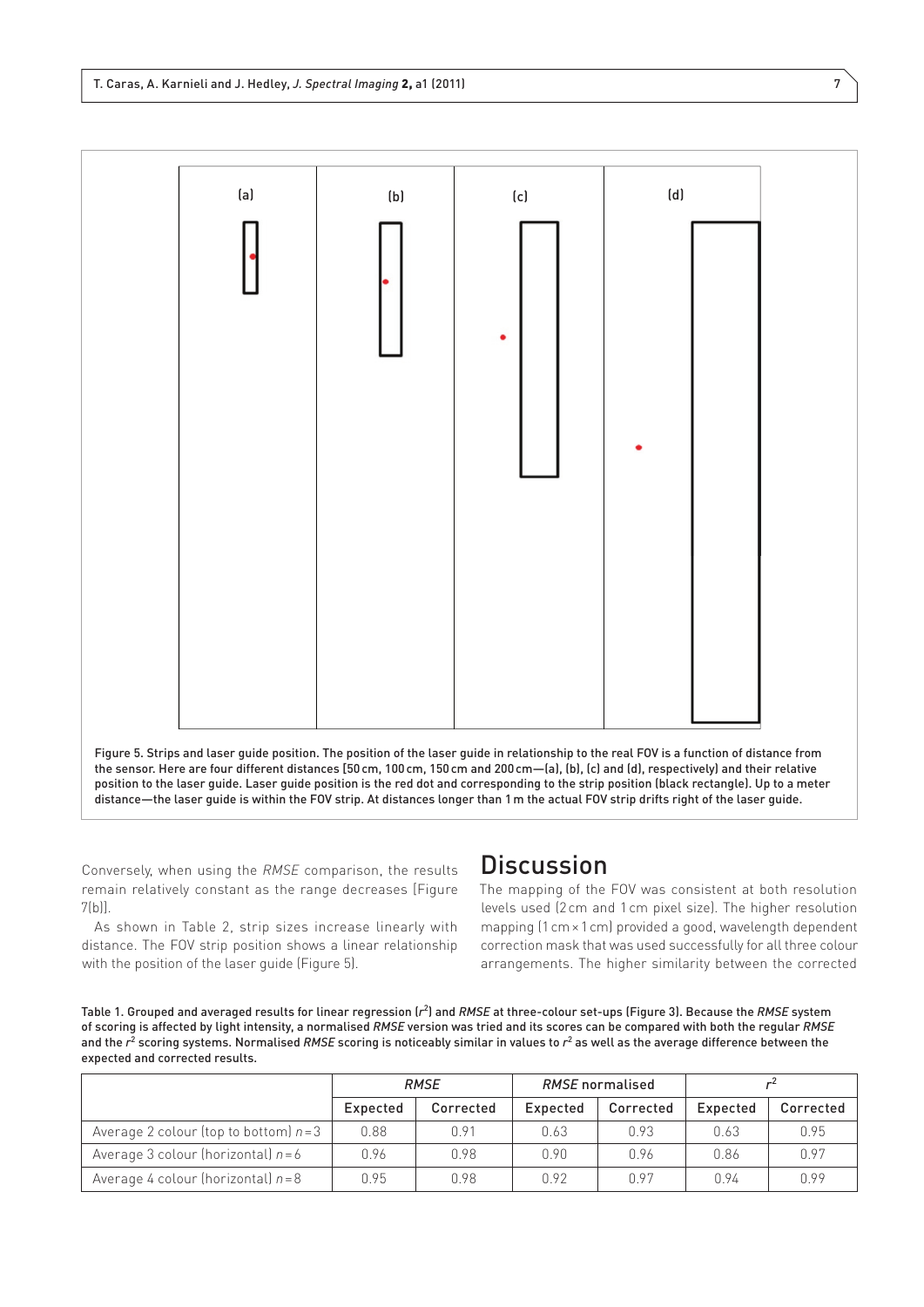

reflection spatial distribution throughout the expected FOV. The slight differences are of very low magnitude and can be attributed to unit noise.



tests taken using *RMSE* method. The case letters represent the colour foam arrangement from right to left.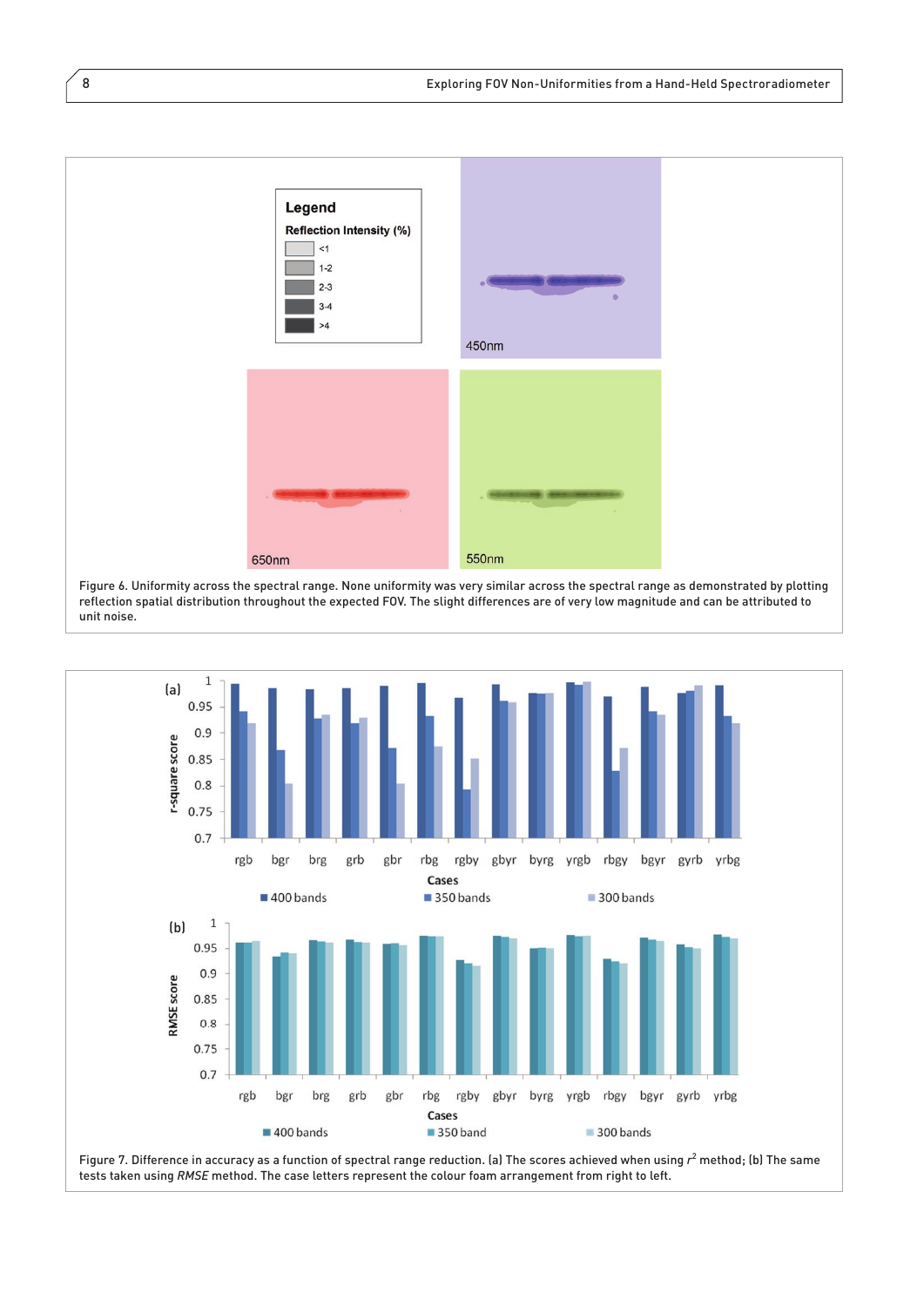| Distance from<br>GER1500<br>[cm]                                                                                                                                                                                                              | Height of strip<br>[cm] | Width of strip<br>(c <sub>m</sub> ) | Distance of laser<br>from strip top<br>[cm] | Distance of laser from<br>strip centre (to the left)<br>[cm] |
|-----------------------------------------------------------------------------------------------------------------------------------------------------------------------------------------------------------------------------------------------|-------------------------|-------------------------------------|---------------------------------------------|--------------------------------------------------------------|
| 17                                                                                                                                                                                                                                            | 5.69                    | 1.95                                | 2.55                                        | $-1.56$                                                      |
| 50                                                                                                                                                                                                                                            | 12.65                   | 2.76                                | 5.69                                        | $-0.20$                                                      |
| 100                                                                                                                                                                                                                                           | 23.20                   | 3.98                                | 10.45                                       | 1.85                                                         |
| 150                                                                                                                                                                                                                                           | 33.74                   | 5.21                                | 15.20                                       | 3.91                                                         |
| 200                                                                                                                                                                                                                                           | 44.29                   | 6.43                                | 19.96                                       | 5.96                                                         |
| 250                                                                                                                                                                                                                                           | 54.83                   | 7.66                                | 24.71                                       | 8.02                                                         |
| 300                                                                                                                                                                                                                                           | 65.38                   | 8.88                                | 29.47                                       | 10.07                                                        |
| 350                                                                                                                                                                                                                                           | 75.92                   | 10.11                               | 34.22                                       | 12.13                                                        |
| 400                                                                                                                                                                                                                                           | 86.47                   | 11.33                               | 38.98                                       | 14.18                                                        |
| 450                                                                                                                                                                                                                                           | 97.01                   | 12.56                               | 43.73                                       | 16.24                                                        |
| 500                                                                                                                                                                                                                                           | 107.56                  | 13.78                               | 48.49                                       | 18.29                                                        |
| $r^2$                                                                                                                                                                                                                                         | 1.00                    | 1.00                                | 1.00                                        |                                                              |
| Regression*<br>SEVAND THE CONTRACT CONTRACT CONTRACT CHANGE IN THE CONTRACT CONTRACT CONTRACT CONTRACT CONTRACT CONTRACT CONTRACT CONTRACT CONTRACT CONTRACT CONTRACT CONTRACT CONTRACT CONTRACT CONTRACT CONTRACT CONTRACT CONTRACT CONTRACT | $Y = 0.21X + 2.10$      | $Y = 0.02X + 1.53$                  | $Y = 0.09X + 0.93$                          | $Y = 0.04X - 2.25$                                           |

Table 2. A linear increase in size of the FOV strip with distance.  $r^2$  represents the accuracy of the linear relationship and linear regression equation models the shift (bottom of each column).

\**Y* is the expected value and *X* is the distance incm

and the actual readings suggest that the correction is working well and, therefore, that the non-uniformity is consistent with the FOV mapping. The effect of the non-uniformity is more visible in the two-colour bands because these are paralleled to the slit direction. This would result in higher under/over representation as two of the colour bands are always in an "under represented" part of the FOV strip. In the three- and fourcolour arrangements, the non-uniformity is reduced as the colour targets are generally equally measured within the FOV strip. Additionally, as more colours are arranged on the FOV strip, the mix becomes effectively more homogeneous and thus less affected by the non-uniformity. The results demonstrated here show an element of this when the differences between "expected" and "actual" spectra are compared for four- and three-colour mixes.

The results described in this study demonstrate how the FOV of the GER1500 is spatially biased and non-uniform. This seems to closely follow the instrument's opening slit and is wavelength independent. Previous studies with a different spectrometer model (GER3700, by the same manufacturer) have established a detailed and similar directional response function distortion.<sup>16,21</sup> Their results show how the FOV of the visible and near infrared sensor hosts a sensitivity hotspot similar in shape and location to the one demonstrated here. However, their superior mapping quality is not easy to repeat without intensive laboratory work and dedicated equipment. The method described here offers a simple solution, forming an *a priori* knowledgebase for the FOV of a specific unit. It can be undertaken in any laboratory or potentially even under field conditions.

When the end-members in measured targets are not distributed homogeneously, a single spectral reading in its uncorrected state may lead to errors in the analysis. For example, if

parts of the subject of interest are located outside the GER1500 sensitive strip, they are likely to contribute much less than expected to the final spectra (i.e. severely under represented). This scenario is expected to be very common, considering that only about 5% of the expected FOV contributes to the final spectrometer's reading. The error we describe is directly related to the physical construction of the GER (i.e. fixed lens and light entry slit and fixed internal optics) and thus unlikely to be applicable to sensors with fibre-optic light entry [for example, Ocean Optic sensors, Analytical Spectral Devices (ASD) and GER1500 with a fibre-optic adaptor]. An unmasked fibre-optic bundle randomly distributes its sensitivity across the FOV but may produce a different type of non-uniformity.<sup>21</sup> Therefore, because the fine tuning correction method relies on a known and fixed relationship between the light entry and the spectrometer, it is unsuitable for a fibre-optic bundle where the light entry is randomised by the fibre-optic bundle. However, the method of mapping the FOV properties is universal and can be adapted for any spectrometer (even if a fibre-optic is used) as a precursor step before designing future sampling strategy.

There is no need to correct the FOV if the target studied is homogeneous or if it is possible to take numerous readings of the same heterogeneous target. Statistically, multiple readings are expected to give correct proportions for each end-member overall. Determining the number of samples requires some knowledge of the actual measured area and is associated with the size and distribution of the target substrates. If, however, the combination of end-members in a single reading is impor $t$ ant,<sup>19,20</sup> a correction may be the only way to compensate for the FOV spatial non-uniformity. The method requires preparation work and a digital camera that may not be suitable for many applications.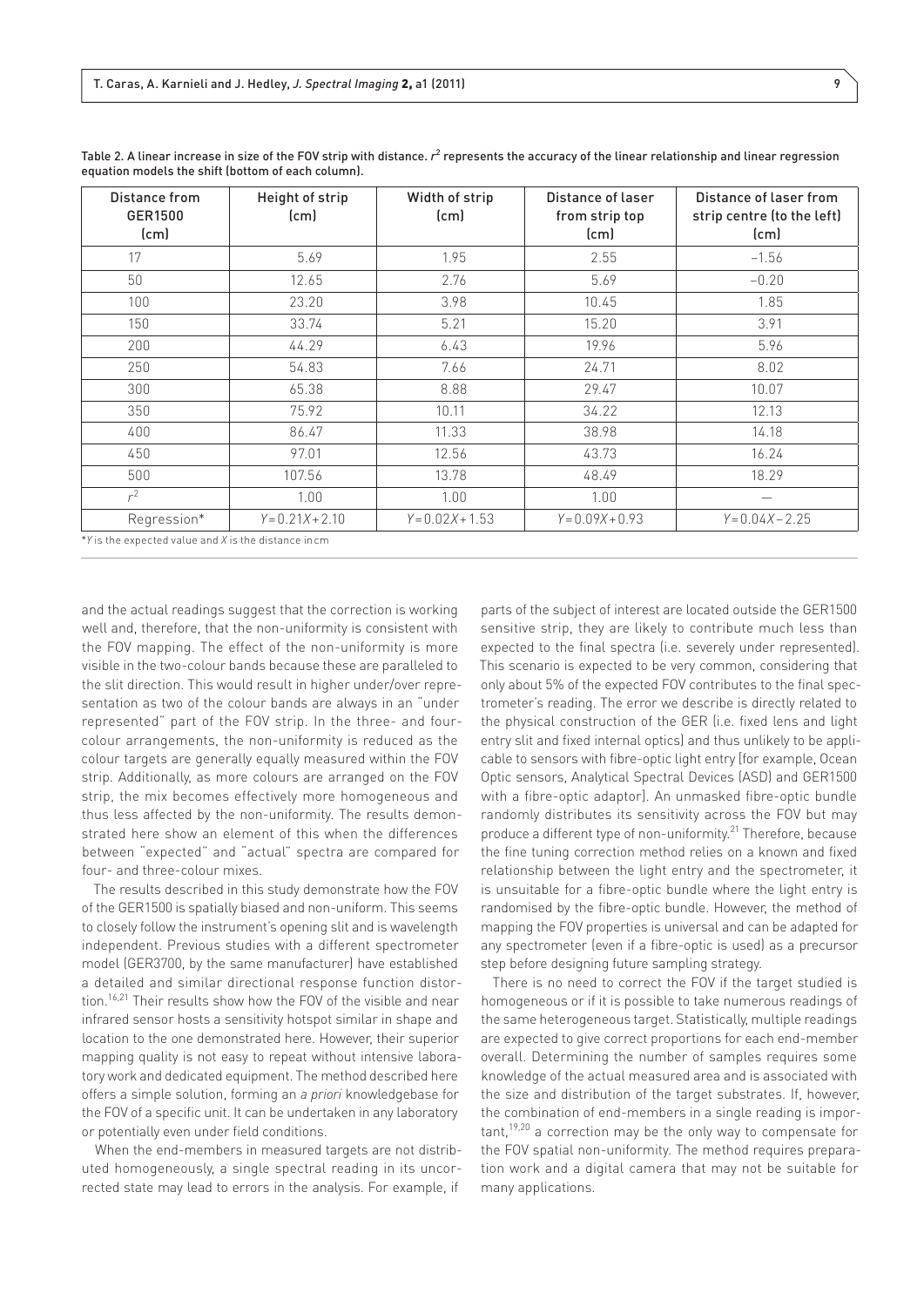With the above in mind, even without the need for precise control—the knowledge of the FOV shape and position can significantly improve single or multiple reading strategies. In the first stage of this investigation it was established that the actual effective FOV is eight times smaller than that calculated from distance and lens opening angle. Moreover, in the case of the GER1500, the non-uniformity is spectrally independent which means that the FOV dimensions are applicable for the entire spectral range. This has implications relating to the scale ratio between the sampled substrate unit and the size of the FOV. Knowing the real FOV size may influence the sampling strategy in terms of distance from the target or number of repeated samplings required to achieve correct representation of the relevant study site. The FOV mapping procedure itself is relatively simple to undertake.

One of the greatest advantages of the GER1500 in respect to the FOV non-uniformity challenge is its laser guide. Its use may facilitate accurate implementation of orientation procedure by positioning the object measured at the desired distance and direction. Correct use of this positioning guide can eliminate the need for an additional referencing tool, such as a parallel mounted digital camera (particularly if multiple readings are planned). As can be expected from simple geometry, the FOV increases linearly in size with increasing distance from the target. Due to positional offset, the laser position shifts rightwards as the sensor draws further away from the target. Based on the mapping of the laser guide position, it is possible to generally predict when the strip will be on the target and aim the sensor accordingly. With this improved sampling accuracy, if multiple measurements are undertaken no further correction may be necessary. Furthermore, in further work (to be discussed in a future paper), it was possible to use the above ratio to sample specific underwater targets up to 4 m deep (after which it was hard to spot the laser guide). This was extremely useful and without it errors in data collection would have occurred.

The mapping of the FOV was consistent at both resolution levels used (2cm and 1 cm pixel size). The higher resolution mapping (1cm×1cm) provided a good, wavelength-dependent correction mask that was successfully used for all three colour arrangements.

Accuracy scoring used two complementary systems—the *r* 2 scoring and the *RMSE* scoring. The  $r^2$  method is more sensitive to initial differences between spectra and thus produces a wider range of values (between 0 and 1). It is less sensitive to differences in illumination and thus produces useful comparisons between different spectral sources. However, the use of averages in its algorithm renders the  $r^2$  method sensitive to spectral range choice and introduces bias when end-members are partially similar (for example, when end-members have common characteristics in a certain range). Conversely, *RMSE* is generally less sensitive to partial similarity but is sensitive to illumination variation.22–25 The illumination gap can cause the *RMSE* scoring to be high, although the spectral features are similar. This, however, can be rectified by normalising the average of one spectrum to the other. Given the differences

in approach between the *r*<sup>2</sup> and *RMSE* (for example, parametric versus non-parametric), it is important to consider both methods for spectra comparisons. Methods such as spectral angle mapper (SAM) <sup>22,24,26,27</sup> or others<sup>22,23,25</sup> produce similar results.

The "corrected" spectra show distinct improvement over the untreated values. It is important to note that all correction procedures are done after the FOV is specifically limited to the area of the FOV strip. The error would be much higher if the sampling area included all the "expected" FOV based on the view angle and distance (26 cm× 26 cm). This correction can be used when performing detailed laboratory-based studies of spectral mixing19,20 and may reduce some of the sources of unexplained variance these studies often show.19

## Conclusion

The non-uniformity in the expected FOV of the spectroradiometer unit we tested is caused by the physical build of the unit (i.e. lens and light entry slit) so other units of the same make and model are expected to demonstrate similar nonuniformities. Additionally, because this spectrometer model has a laser guide with a fixed angle (and thus a fixed shift) to the FOV plane, a linear relationship can be calculated enabling practical use of this facility. With the shift known, a practical outdoor method for aiming the unit more precisely at the target is possible.

Knowledge of a sensor's FOV shape and size is crucial for correctly measuring spectral data of a heterogeneous target. The active FOV of the GER1500 is limited to about 5% of the expected area based on the simple view angle and distance from unit to target. However, because the non-uniformity is spectrally independent, correction is simplified. We have shown how the correction procedure was successfully implemented in the analysis and correction of a range of mixed spectra. In addition, knowing the shape of the actual FOV combined with the laser guide, the GER1500 can facilitate reasonably accurate operations on heterogeneous targets.

Further work is required in describing the FOV of other spectrometers using the FOV mapping suggested in this study.

# Acknowledgements

We would like to thank the Natural Environment Research Council (NERC) Field Spectroscopy Facility (FSF[—http://fsf.](http://fsf.nerc.ac.uk/) [nerc.ac.uk/](http://fsf.nerc.ac.uk/)) who provided the equipment. The study was partly funded by EU's Dryland Research Specific Support Action (SSA) via Ben Gurion University. Additional funding was provided by Bar Ilan University who provided laboratory space and logistical support through the Interuniversity Marine Laboratory, Eilat, Israel. Finally, J. Hedley was funded by NERC under grant NE/E015654/1